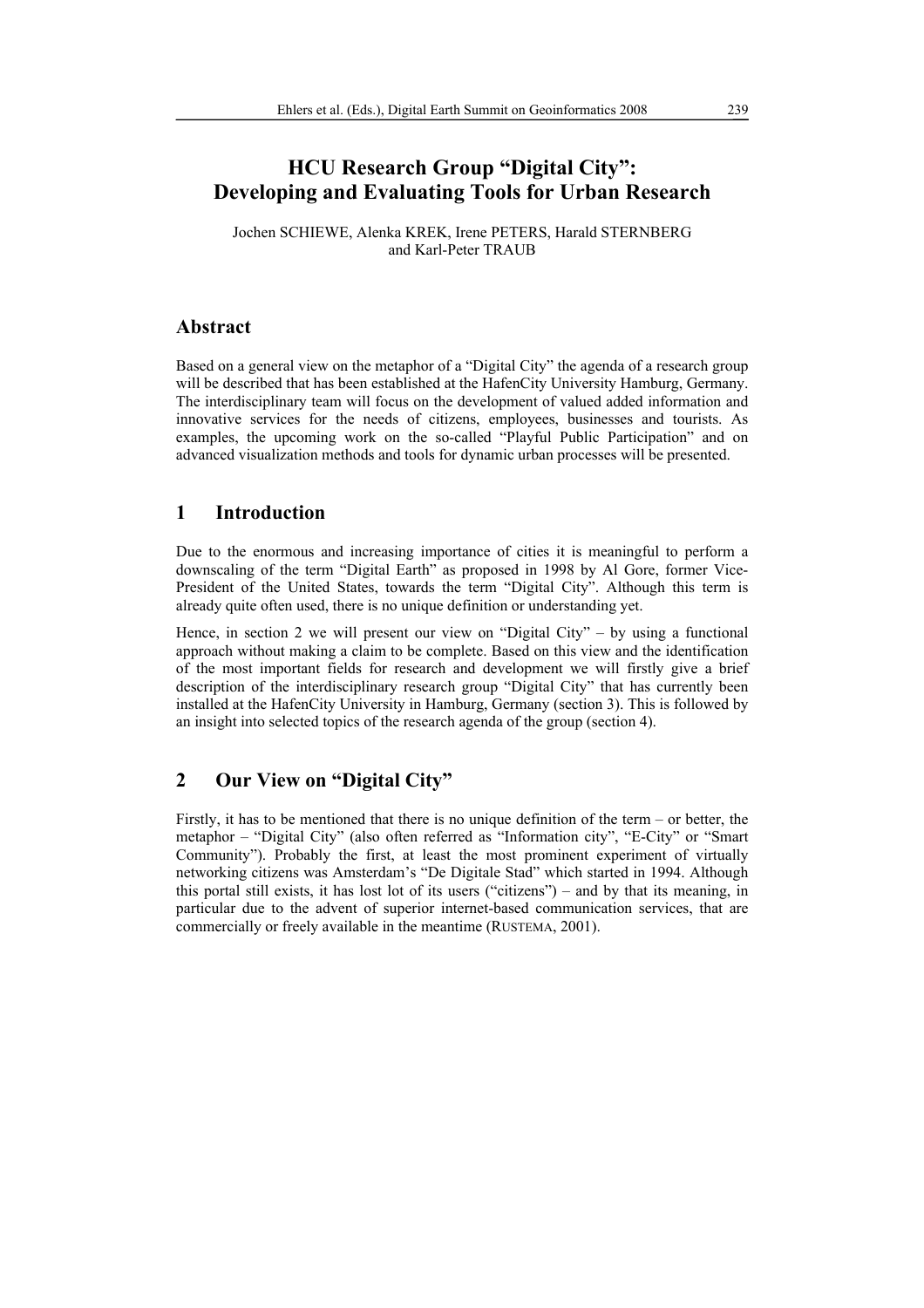Our understanding of a "Digital City" does not refer to a single, specific city. Instead of that we pursue a *functional approach* where we see the following four levels of interdependent aspects (see also figure 1):

- *Level 1:* The "Digital City" supports **data and information** related to a city in digital format, e.g. by digital or internet-based maps, 3D city models, navigation systems, or alpha-numerical databases.
- *Level 2:* The "Digital City" supports a broadband and eventually mobile **communication infrastructure** for distributing and exchanging these data and information. This item is in the focus of most definitions (like in the definition of "Digital Earth"). This communication aspect also includes topics like access for a broad community, web services, or other (open) industry standards.
- *Level 3:* The "Digital City" supports valued added information and innovative **services** for the needs of citizens, employees, businesses and tourists in their actions. Those tools may serve for several functions like orientation in space, information delivery, E-Government, decision making, etc. These services shall fulfill the demands for usability, interoperability and ubiquitous availability.
- *Level 4:* The "Digital City" supports a complete **virtual environment** as substitute for reality. Here the focus is mainly on complex technical solutions like stereoscopic displays, CAVEs, etc.



Fig. 1: Four levels of "Digital City" functions

The pyramid form as sketched out in figure 1 reflects the development status and importance of the individual levels. With regard to the base it can be stated that nowadays more and more geo data are collected at reasonable resolutions in an operational manner. Furthermore there is a clear tendency that these data are easy and to a certain degree freely accessible through suitable (geodata) infrastructures. As a consequence, more and more people, experts as well as non-experts, are using geo data as standard input for their needs related to several urban applications. On the other hand, considering the tip of the pyramid,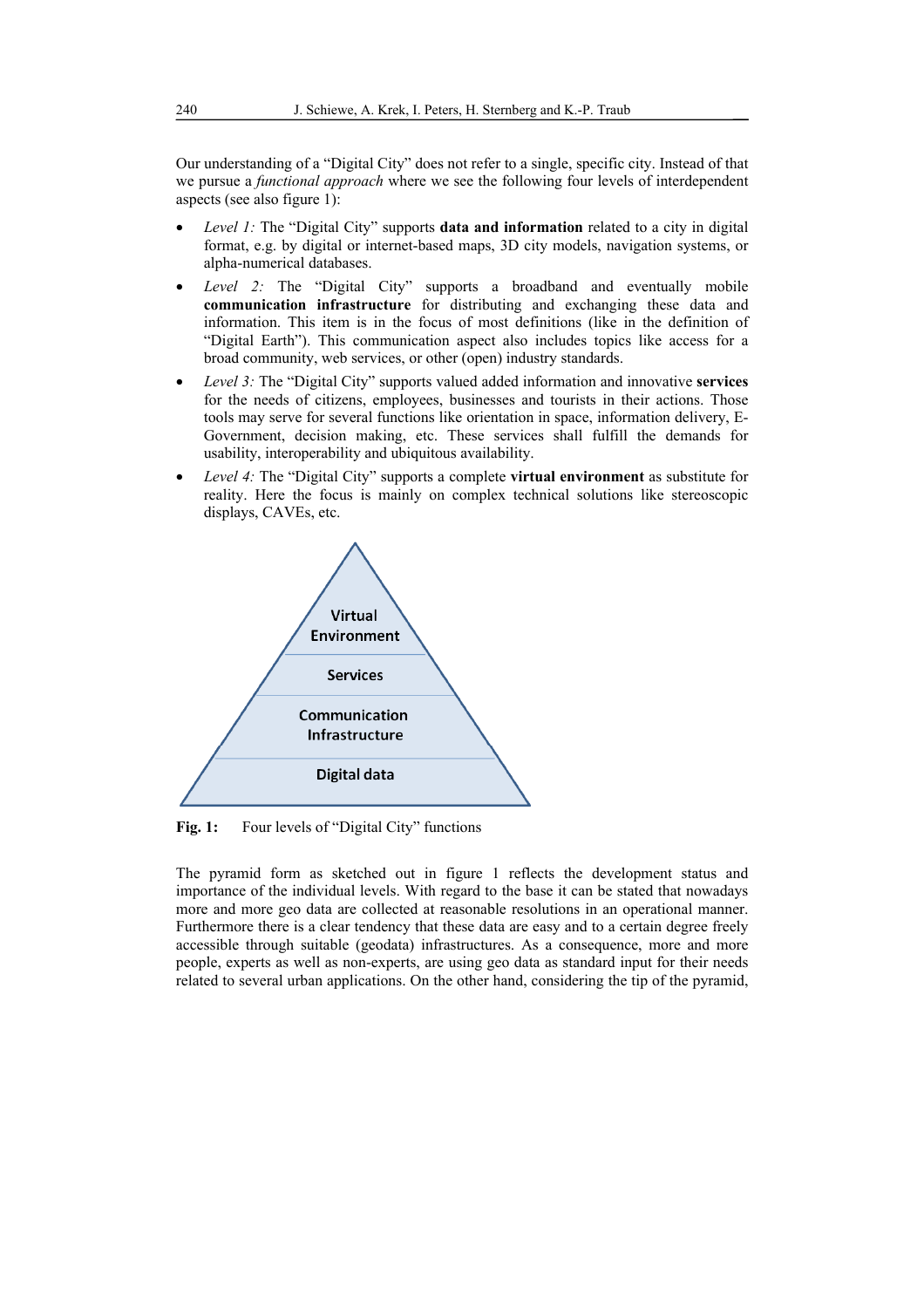virtual environments have still to be seen as isolated and highly specialized technical solutions with relatively little access and only a small number of users.

The focus of our research group will be mainly on the third level (as outlined in figure 1), which is concerned with the development, the usage and the evaluation of services for typical, selected urban applications. Here we can identify huge needs due to the amount, complexity and heterogeneity of the data, and the underlying processes for exploring, analyzing and finally presenting new information and knowledge – which are by far not operational yet. In this context we follow the idea of the "Augmented City" mentioned by AURIGI (2006) who claims that the focus of digital cities shall move from a technological and project based view towards a more holistic view of urban space enhanced by technology. In this context we believe that not a full, but a partial substitute of the "real" city life should be aimed for.

## **3 Installation of the HCU Research Group**

The HafenCity University Hamburg (HCU), funded in 2006, is a University dedicated for architecture and metropolis development, where the metropolis constitutes both the space for activities, and the object for research and studies. HCU possesses the whole bandwidth of academic methods and competences, including the natural and technical sciences, the creative-artistic sciences, the humanities and social sciences. It joins all disciplines which are necessary for these topics under one umbrella, namely Architecture, Civil Engineering, Geomatics, and Urban Planning. This unique constellation is used for inter- and transdisciplinarity in studies and research. Further information on HCU can be obtained via the URL www.hcu-hamburg.de.

In order to foster the interdisciplinary research the HCU follows the idea to install internal research groups through special funds. Although the core of these groups is built of members of HCU, there are of course strong ambitions for external co-operation, nationally and internationally.

The research group "Digital City" concentrates on the interface between geo data acquisition, modeling, analysis and presentation (summarized in the following under the term Geomatics) on one hand and on the various applications in the domain of City Planning on the other hand. Looking at this interface it can be stated that the use of Geographical Information Systems has already reached the status as useful tool for supporting and documenting planning and decision processes in urban environments. However, not all possibilities of the available methods and tools are actually exhausted or even used. In addition many specific actions within City Planning still demand for effective, efficient and user friendly solutions, for example for an improvement of actual co-operation within public participation processes. Hence, a variety of research and development questions can be identified from which a selected number shall be addressed by the group (see also section 4).

The core of the research group consists of five HCU professors from the disciplines of Geomatics and City Planning (the authors of this paper) as well as of young researchers and PhD candidates. The group is implemented for three years and follows the goals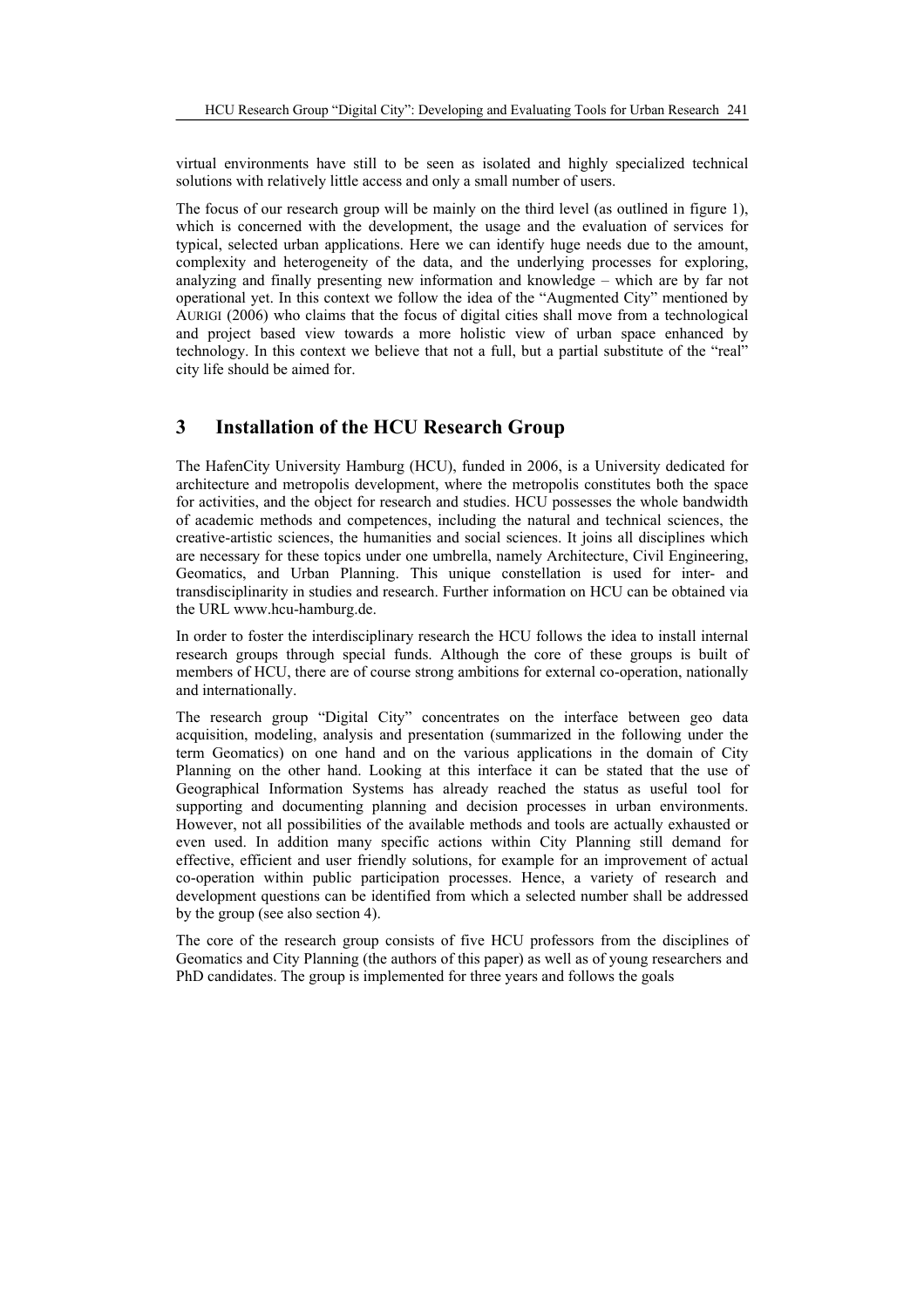- to perform smaller prototype projects,
- to publish respective results,
- to initialize national and international co-operation,
- to apply for research projects that shall keep the research group alive after the period of internal funding, and
- to transfer knowledge into education, mainly on Master course level.

## **4 Agenda of HCU Research Group**

As outlined above the HCU research group concentrates on the third level of functionality related to the concept of a Digital City (see figure 1), namely the development, the usage and the evaluation of services for typical, selected urban applications. In the following, the two main research topics in this context, "Playful Public Participation" (sub-section 4.1) and advanced visualization tools for dynamic urban processes (4.2), will be presented in more detail.

However, the work of the research group will not be limited to these topics. Due to the special interest of the team members other themes like alternative routing in cities using PDAs and mobile phones, or spatial analysis of technical infrastructure systems will also be dealt with.

#### **4.1 Focus: Playful Public Participation**

The key idea of "Playful Public Participation (PPP)" is to generate pleasure and joy for the citizens involved in public participatory processes, in particular for the interaction between citizens and planning experts (KREK, 2008). A broader hypothesis of this research field is that the implementation and further development of the PPP concept will lead to overcoming the issues of rational ignorance and attracting more citizens in participatory activities.

Possible implementations of the concept range from including the activities of drawing and painting, walking and talking, or playing games. The pleasure and joy can be so strong that the participants might feel like being "in flow" during the participative process. This expression was defined and used by CSIKSZENTMIHALYI (1990) in his work. He describes the state of "being in flow" as the state of effortless concentration and enjoyment, the sense of effortless action, the moments in life in which everything seems to be just perfect and great. Religious mystics would refer to the state as the states of "bliss" and "ecstasy," artists and musicians as "aesthetic rapture," and athletes as "being in the zone". We will focus on digital, serious games and open source software which can potentially attract more citizens in participatory planning.

The research agenda in this field tries to answer the following questions:

- How to design serious games in which the citizens play and enjoy, learn and participate?
- How to create a PPP environment which induces a pleasure of coming to the planning participatory web space, publishing web blogs about the neighbourhood, or chatting with planners and voting?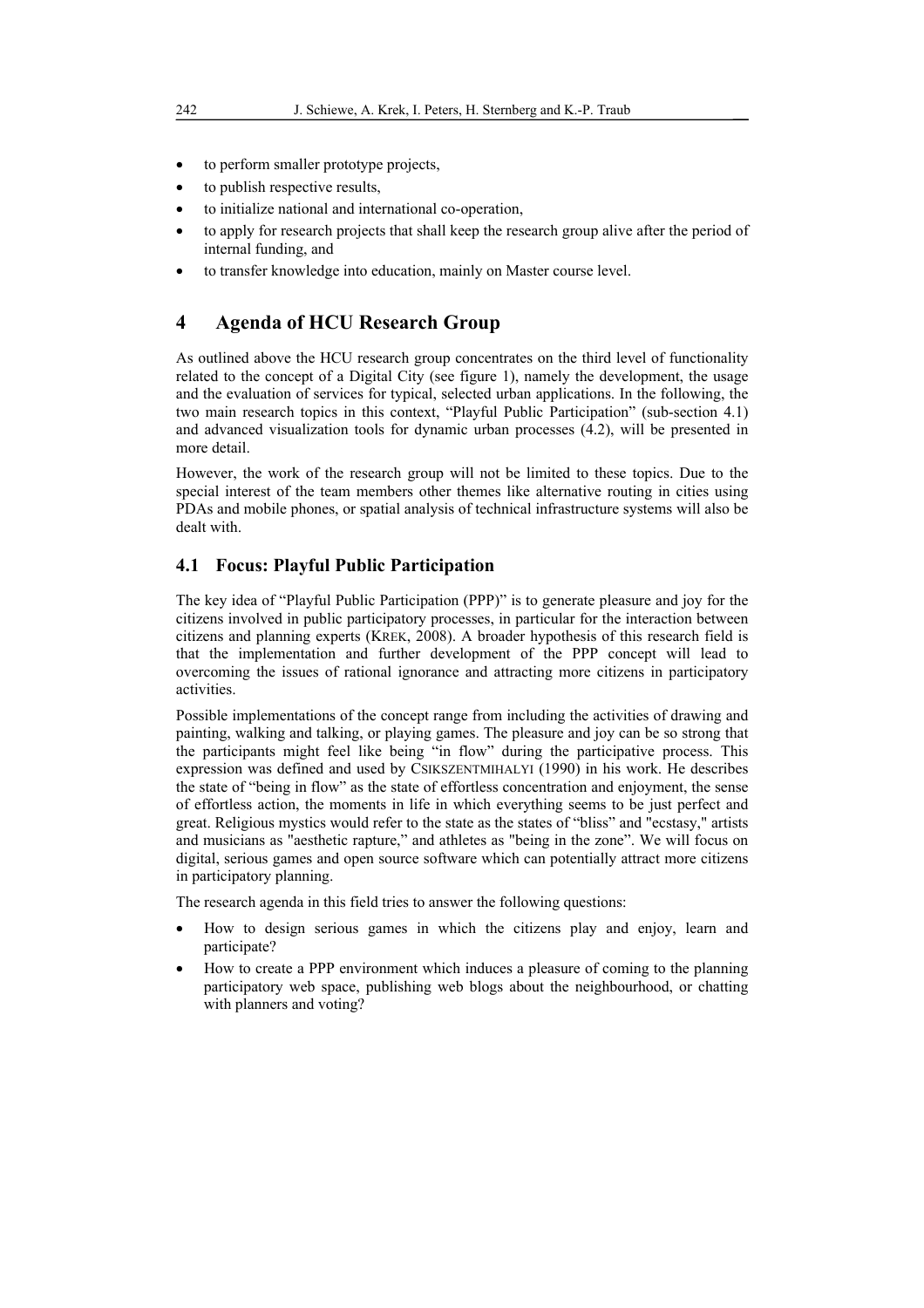- How should online game-based applications be designed in order to attract the citizens and involve them in learning about planned alternatives and expressing their opinions?
- What is the role of open source software in designing public participatory games?

The second set of research question is related to ones give above. Here, specific requirements for different scales will be examined. The research will investigate whether there are specific concepts, approaches and/or implementations that are more useful at the regional, urban and neighbourhood scales.

## **4.2 Focus: Advanced Visualization of Dynamic Urban Processes**

Probably the most special property of cities against other regions is their dynamic characteristic. This one occurs on various time scales, ranging from long or medium processes (for example, monitoring the built environment or environmental pollution) to short or very short time phenomena (for example, monitoring flows of people or traffic, or the usage of energy or infrastructure). In this context different forms of visualization are helpful tools to enable or at least to support the exploration of changes, and/or their communication. Like mentioned above, for many applications huge amounts of multidimensional data (i.e., maps, remotely sensed scenes or statistical data) are available. However, respective services that deliver effective and efficient value-added data for describing the dynamics of urban processes are missing for many specific questions.

We follow the hypotheses, that neither the usability of existing methods (like animations) for mapping or exploring urban dynamic processes is sufficiently investigated and well understood, nor all modern techniques (with respect to interactivity, multi-modality, etc.) are adequately used and properly tested.

Hence, the HCU research group "Digital City" will deal with advanced visualization of dynamic urban processes by

- developing a comprehensive and systematic, descriptive scheme of dynamic processes in cities and the related spatio-temporal questions related to them;
- analyzing strengths, weaknesses, opportunities and threats (SWOT) of current visual solutions for representing these dynamic processes;
- testing and modifying, or developing alternative concepts based on approaches know from other disciplines like Visual Analytics, Scientific Visualization, etc.; and
- implementing selected concepts and evaluating the resulting usability with respect to efficiency, effectiveness and user satisfaction.

# **5 Conclusion and Outlook**

Based on our general and classified view on the metaphor of a "Digital City" we have presented the installation and the broad agenda of a respective research group that has been established at the HafenCity University Hamburg. Here, an interdisciplinary team will primarily focus on the development of valued added information and innovative services for the needs of citizens, employees, businesses and tourists in their actions. In detail, the so-called Playful Public Participation (PPP) as well as advanced visualization methods and tools for dynamic urban processes will be central themes for the next years.